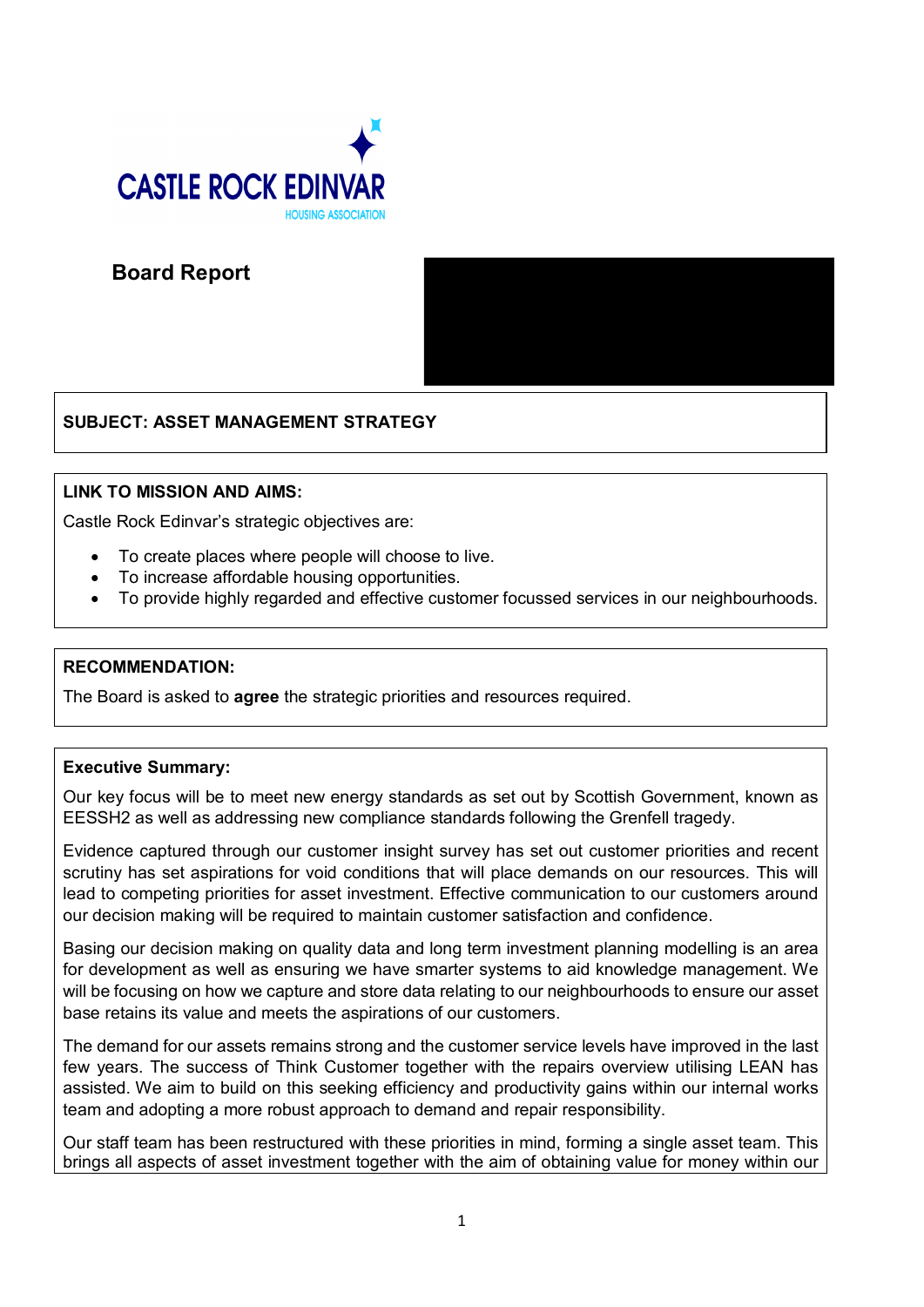procurement and self delivery focus. The team will deliver a service across all of the assets within Scotland with the potential of engaging with other group companies operating in this area.

| <b>Risk</b><br>Map<br><b>Element</b>                                      | Brief Description of any material risks. (High<br>impact or probability)                                                              | <b>Impact</b> | <b>Probability</b> |
|---------------------------------------------------------------------------|---------------------------------------------------------------------------------------------------------------------------------------|---------------|--------------------|
| <b>Strategic</b>                                                          | Additional borrowing to fund investment                                                                                               | М             | М                  |
| Financial<br>Cash flow requirement of programming impacts on<br>borrowing |                                                                                                                                       |               |                    |
| Development                                                               | Higher degree of failure and potential H&S risk with<br>a greater volume of works and more specialised in<br>nature                   | м             |                    |
| Operational                                                               | Increase in project management staff to facilitate the<br>investment and complexity of new and different work<br>streams              |               | M                  |
| Reputational                                                              | Other customers not benefiting directly from<br>investment feel aggrieved at the increase in rent<br>and the lack of personal benefit |               | М                  |

| <b>RISKS associated with NOT proceeding</b> |                                                                                 |               |                    |  |  |
|---------------------------------------------|---------------------------------------------------------------------------------|---------------|--------------------|--|--|
| <b>Risk</b><br><b>Element</b>               | Brief Description of any material risks. (High<br>Map<br>impact or probability) | <b>Impact</b> | <b>Probability</b> |  |  |
| <b>Strategic</b>                            | Potential breach regulator consents and reduced<br>demand for our assets        | н             |                    |  |  |
| Financial                                   | Cash flow impact in later years if investment reduced                           | М             | M                  |  |  |
| Development                                 | Property repairs will increase if no planned approach                           |               | м                  |  |  |
| Operational                                 | Staffing levels to be reviewed to reflect investment                            |               |                    |  |  |
| Reputational                                | A negative impact from the customer and public                                  |               |                    |  |  |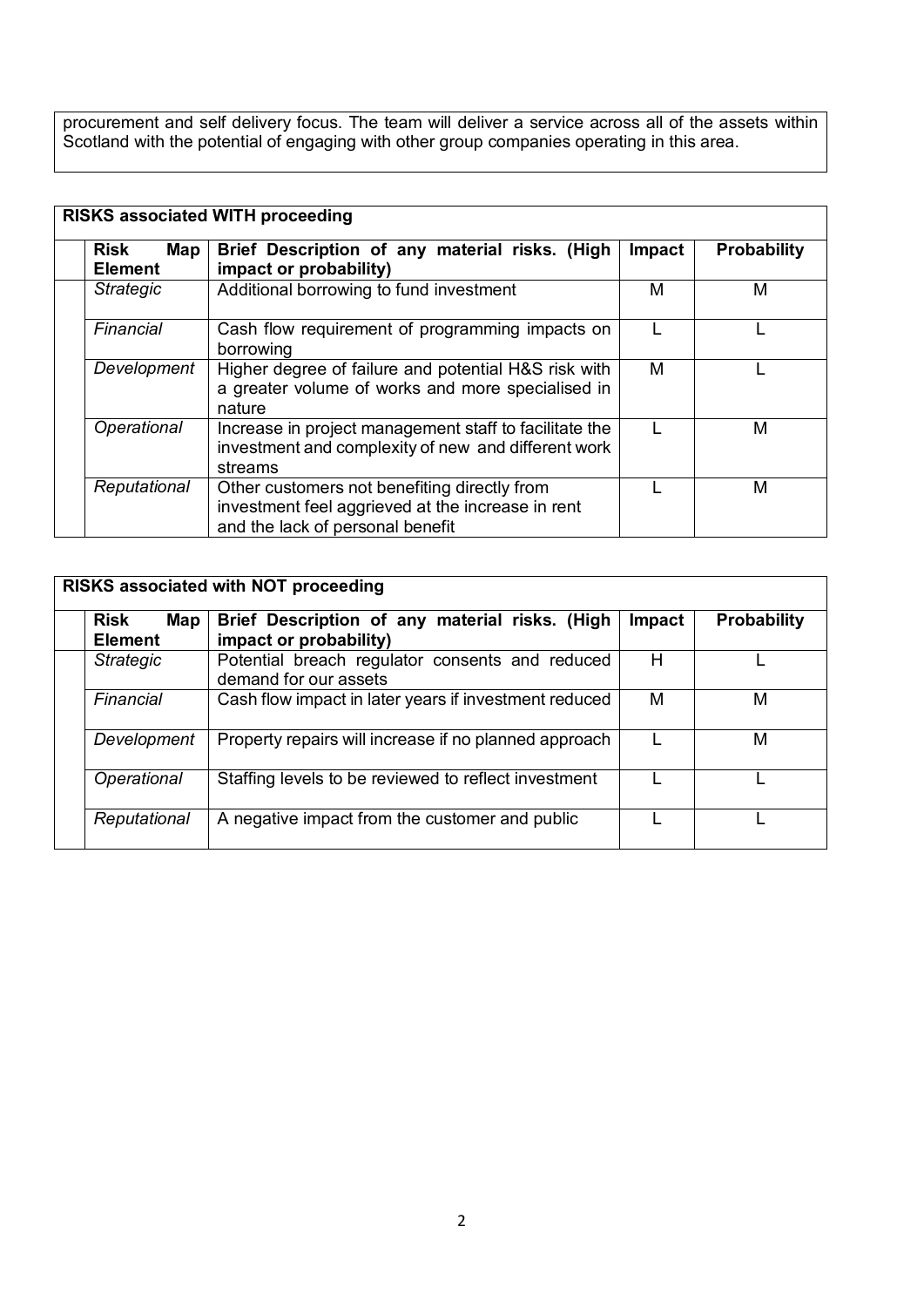## **Castle Rock Edinvar**

# **Report to the Board meeting held on 7 November 2017**

#### **Asset Management Strategy**

#### **1.0 Introduction**

1.1 The Asset Management Strategy is a key element of our overall place making approach for existing neighbourhoods and is delivered alongside our housing management services in order to deliver our vision and mission in Scotland. Our key aim is to ensure that the places that we create and manage are successful and sustainable in the long term.

To deliver the strategy we need to;

- Provide an appropriate level of investment in our stock to comply with regulation and maintain the required financial return
- Meet the requirements of our tenancy and management agreements
- Deliver the agreed standards of service delivery to ensure value for money for our customers

1.2 The strategy covers a broad range of different housing types and tenures across 9 local authority areas including general needs rented housing, sheltered housing, supported housing, mid and market rent and factoring. It also covers the non-residential assets including commercial premises, car parking and garages. Our current asset base is in table 1 below;

| <b>ASSET TABLE</b>                                                                                  |      |
|-----------------------------------------------------------------------------------------------------|------|
| <b>SOCIAL RENTED</b>                                                                                |      |
| General needs                                                                                       | 6145 |
| Shared ownership (leaseholder owns <100% of equity)                                                 | 248  |
|                                                                                                     | 6392 |
| <b>NON SOCIAL HOUSING</b>                                                                           |      |
| Factoring                                                                                           | 1756 |
| Other market rent and other non-social rented                                                       | 1375 |
| <b>National Housing Trust</b>                                                                       | 358  |
| <b>Student Housing</b>                                                                              | 24   |
| Total                                                                                               | 3513 |
| <b>NON-RESIDENTIAL UNITS</b>                                                                        |      |
| Commercial premises, Office Accommodation, Storage Facilities, Garages<br>& car parking spaces etc. | 230  |

Table 1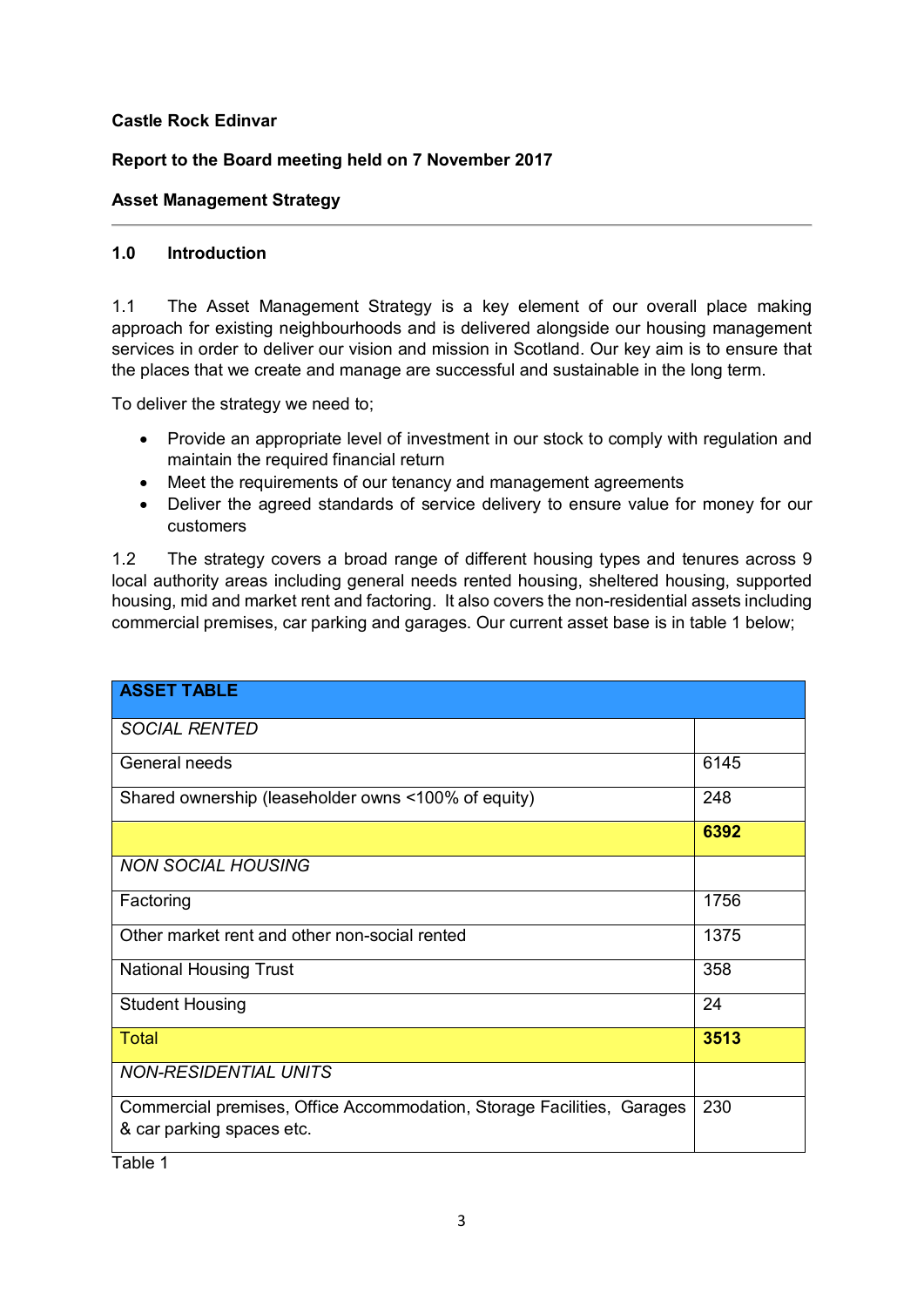1.3 Over the last year we have completed a review of repairs and began the implementation of recommendations from the LEAN review to improve efficiency as well as embedding the Think Customer approach to drive up satisfaction levels. This has included restructuring to one asset team and a refreshed and more automated model to call handling and scheduling of appointments, as well as the appointment of a development co-ordinator to oversee the operational relationship with Placebuilders.

# **2.0 Policy and Strategic Drivers**

2.1 The strategy is shaped by external policy drivers and internally agreed priorities focussing on safety compliance, legislation, standards and regulation.

Ī

2.2 The Scottish Government, following consultation, will publish the final version of their Energy Strategy before the end of 2017. Our decision making will need to take cognisance of this strategy particularly with regard to the provision of energy to our homes (off gas), our choice of fleet (no diesel) and increasingly stringent energy efficiency standards (EESSH 2).

2.3 The resulting UK Government commissioned Independent Review of Building Regulations and Fire Safety following the Grenfell Fire tragedy and the Scottish Government Ministerial Working Group on building and fire safety is likely to result in increased regulation and standards which will require resourcing and potentially remodelling of our service delivery. The tragedy also highlighted the challenges around knowledge and data management.

2.4 The Housing (Amendment) (Scotland) Bill outcome will be known in mid 2018 and implemented in 2019. This bill is likely to remove completely the powers of the Scottish Housing Regulator to exercise consents over the disposal of land and housing assets by an RSL. This may provide an opportunity for improved control over stock rationalisation decisions following data led options appraisals.

2.5 Major changes in public procurement that affect housing associations came into effect in April 2016. These changes include the Public Contracts Scotland Regulations 2015, the Procurement Reform (Scotland) Act 2014 and the Social Value Act. These brought a raft of duties, requirements and opportunities, including community benefit requirements and the need to publish a procurement strategy. Brexit may amend these requirements further and there is a risk that contract prices could increase and challenges emerge in our supply chain.

# **3.0 Our priorities for 2018/19**

Our priorities will build on our existing programmes with particular areas of change and focus for 2018/19.

## 3.1 Investing in Safety

There are various group wide working groups which are currently undertaking internal reviews and engaging more widely around fire safety to understand lessons learned and be clear on any changes around regulation and compliance, which additionally may vary between England and Scotland. Our priority for 2018/19 will be to implement any emerging investment requirements and changes to service delivery to undertake increased inspections and assessments, particularly around taller blocks and common areas. Blocks above 6 storeys will be considered for fire sprinkler systems.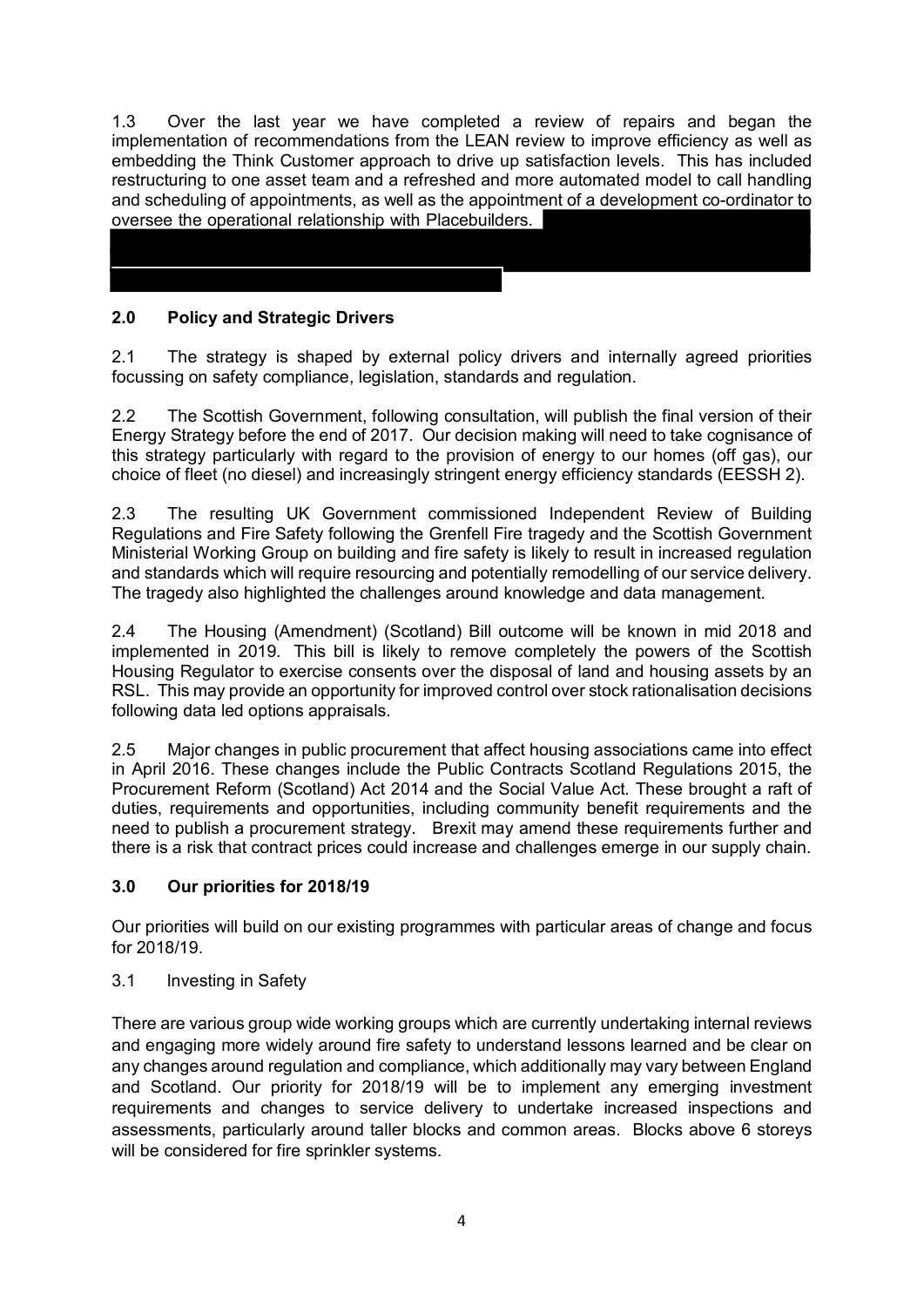# 3.3 Long term investment planning

Develop our approach to option appraisals for our stock which is evidence based and enables longer term planning. In 2018/19 we will undertake an assessment of our portfolio and produce a long term investment plan. The use of the neighbourhood hub will be developed.

## 3.4 Energy Efficiency

To comply with EESSH standards our focus will increasingly be on finding solutions for our harder to treat stock and ensuring a programme is in place to 2020. Typical works will include electrical storage heating upgrades, fuel switches from gas to electric, boiler and heating upgrades, and insulation. This provides an opportunity to implement emerging technologies and innovations but each opportunity will need to be carefully considered to manage risk. There may also be opportunities for stock disposal or re-provisioning.

## 3.5 Increased internal works delivery

We will continue to increase the works delivered by our internal maintenance. This will include an increased service for Touchstone and RMG as a result of the transfer of the PfPS residential lettings management and factoring service and this will require careful monitoring. We will also be looking to deliver more of the planned programmes works in-house. Delivering internally provides us with increased customer insight and the ability to drive up customer satisfaction alongside VAT savings. This may be an opportunity for a wider service to be provided for Touchstone.

## 3.6 Customer Satisfaction

Our customer insight survey evidenced that customer satisfaction both for the home and the neighbourhood is not unsurprisingly directly correlated with our level of investment and how we managed the process of works within their home. The Group are trialling a new online system for repair booking which if successful will be rolled out to CRE in 2018. The impact of this will need to be closely monitored and there may be impacts for our scheduling teams and the volume of repairs.

## **4.0 Resources and reporting**

4.1 Our approach to asset management is based upon an annual programme alongside a broader 5 year planning cycle supported by a high level 30 year investment profile which supports the internal landlords function to deliver longer term tenancy management approaches as well as facilitating effective customer communications.

Investment is reviewed annually and incorporates an analysis of the volume of responsive, communal and gas repairs undertaken over the previous three years plus void turnover. This enables the budgets to be calculated based upon known volumes.

Just over £3m of Void and Responsive Repairs are undertaken on an annual basis. This will often include the replacement of building components which in turn are capitalised. In